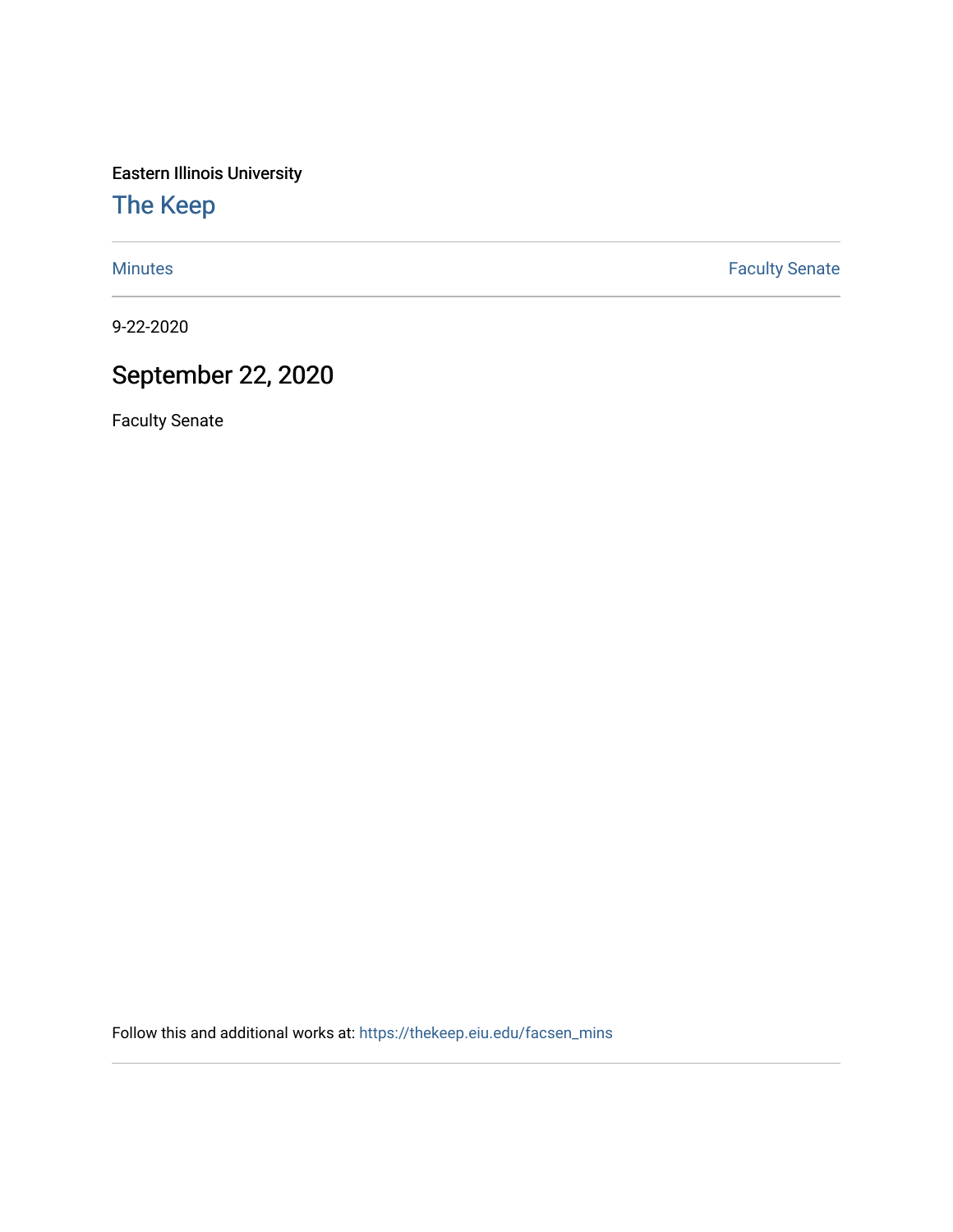

*the minutes summarize the proceeding, and do not constitute a verbatim transcript*

I. Call to Order

- Chair of Faculty Senate, Don Holly, called the meeting to order at 2:03 pm
- Senators in attendance: Stowell, Shaw, Scher, Kozlowski, Abebe, Barnard, White, Mulvey, Chahyadi, Bruns, Hugo, Parrish
- Guests: J. Gatrell (Provost), E. Davidson, S. Simons, S. Gosse, H. He, A. Tumino, D. Britton, A. Marino, J. Brown

II. Approval of Minutes.

• Motion (Parrish/Mulvey) unanimously approved

## III. Abridged Committee Reports

- Executive
	- o No report. Next Executive Committee Meeting October 5th
- Elections & Nominations
	- o Stowell: Email was sent to faculty. After the elections we still had a few unfilled seats. Academic Programs Elimination Review Committee—Melanie Burns (CHHS) Council on Faculty Research (COE)—left unfilled
		- Sabbatical Replacement (COTE)—Jerry Cloward

Senate Position (COE) –Amy Davis ran but is not in her fourth semester of employment, again was a write-in this semester. We need to consider how we want to handle this. The constitution states that faculty senators have to be in their fourth semester of employment. Discussion occurred.

Scher: Can we invite her to attend the meetings as a non-voting attendee so that the COE has a voice?

- o Motion- (Scher/Stowell) Invite Amy Davis to attend meetings as a non-voting attendee (13 yes/ 1 no)
- o Motion- (Scher/Stowell) Amy Davis will serve in the Spring 2021 semester as a full voting faculty senate member for COE. (13 yes/ 1 no)
- o Motion- (Stowell/ Abebe) Appointing to Elected Committees Melanie Burns (APERC-CHHS) and Jerry Cloward (COTE-CHHS) (Unanimous)
- o Motion- (Bruns/ Abebe) Adopt all of the appointed committee positions as listed. (Unanimous)
- o 2020/2021 Committee Members: Jeff Stowell—chair, Candra (Chuck) S. Chahyadi and Stephen Kozlowski
- Student & Staff Relations
	- o No report
	- o 2020/2021 Committee Members: Steve Scher, Bruce Barnard, Stephen Kozlowski (No Chair)
	- Faculty Forum
		- o No Report
		- o 2020/2021 Committee Members: Teshome Abebe (Chair), Larry White, Nichole Mulvey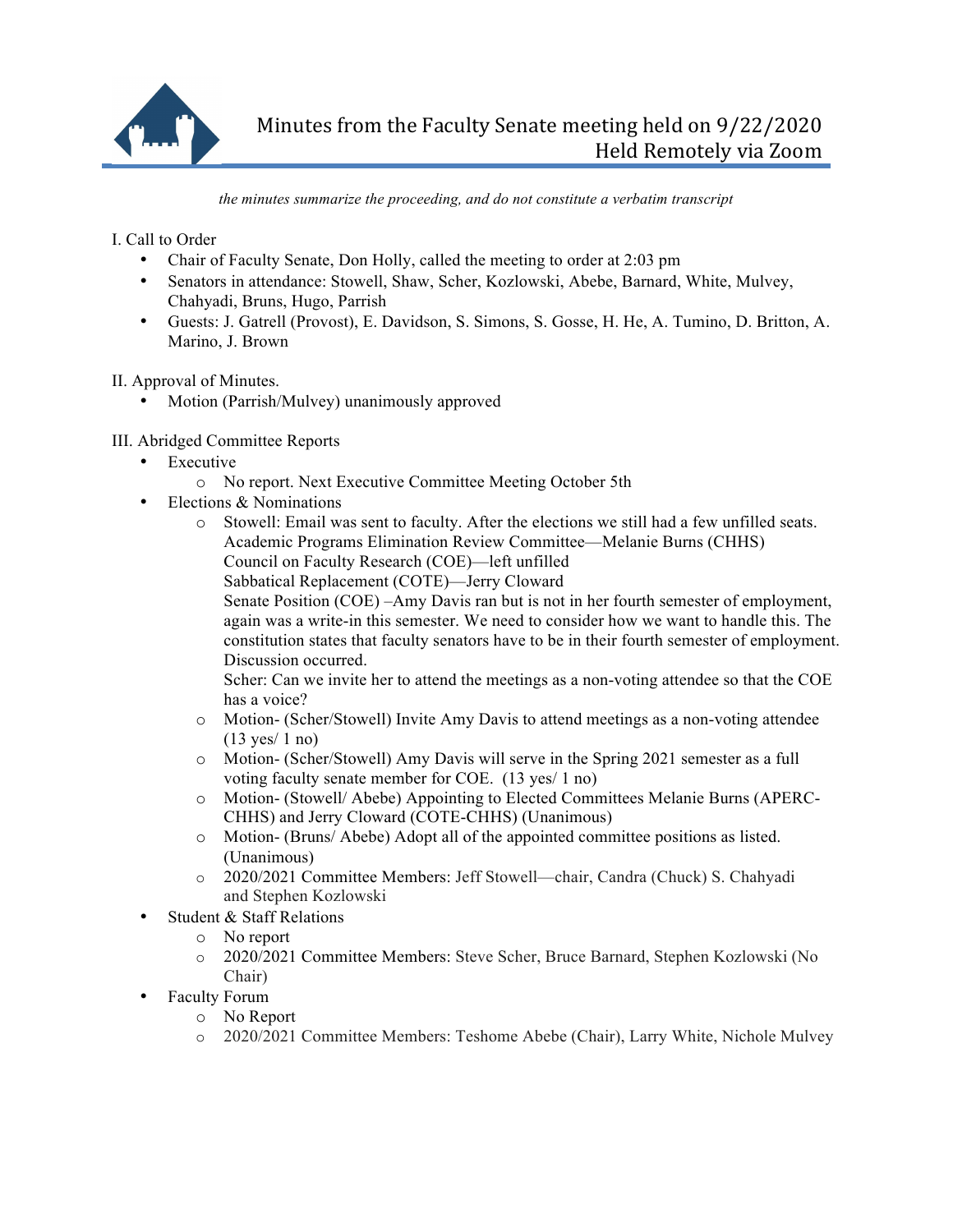- Awards
	- $\circ$  Luis Clay Mendez Nomination call has been sent out. Deadline Friday, October 9<sup>th</sup> at 4pm.
	- o 2020/2021 Committee Members: Nichole Hugo (Chair), Todd Bruns, Teshome Abebe, Nichole Mulvey
- Budget Transparency
	- o No report
	- o 2020/2021 Committee Members: Bruce Barnard (Chair); retires this semester. Todd Bruns, Larry White

## IV. Business

- Provost's Report (Gatrell)
	- o The first round of faculty searches has been released to the Deans. 15 lines total have been approved. The majority of the lines are Unit A --9 out of 15. A second round of searches are planned to be released in February —primarily Unit B.
	- o IBHE—Strategic Planning Initiative is taking place. A Budget meeting will also take place October  $5<sup>th</sup>$  in Springfield. This is all in preparation for the IBHE to present their findings and report to the Governor prior to his state of the state address.
	- o The preliminary budget was released in June. The official budget will be presented to the Board of Trustees in November. The budget will be conservative mindful of possible callbacks from the state.
- Chair Report (Holly)
	- o Chair of CAA --no new programs. Moratorium on new General Education classes as the committee works on revising assessment.
	- o Anne Flaherty (VPSA) and Heather Webb (SS) will be guests of Faculty Senate on October  $6<sup>th</sup>$ .
	- $\circ$  Student Senate Members possible guests on October 20<sup>th</sup>.
	- o Attended the Board of Trustees Meeting—Discussion included renaming of Douglas Hall, University Advancement donations are up 200%-- Victory suite at the stadium is being remodeled, First Mid Illinois Bank made a large donation for refurbishing the gym floor and scoreboard at Lantz, Tom Michael reported that ¼ of all athletes had a 4.0 GPA for Spring 2020 semester.
	- o Think Tank: President appointed Jay Bickford. Melinda Mueller (Chair)
- Textbook Rental Update (Stowell)
	- o Administration has offered to allow the committee to proceed with a small pilot program for Textbook Rental. Email was sent out to all faculty explaining information and procedures about the pilot program. Slots are available for faculty to participate. Any questions should be directed to Jeff.
- Guest Speakers (COVID-19 Campus Report --Dr. Shelia Simons and Dr. Eric Davidson)
	- o Data Dashboard is available for information.
	- $\circ$  Dr. Simons has quarantined 472 people since July 1<sup>st</sup>. Of those 472 people some have become cases and are in isolation for 10 days. 12 individuals are currently working on the contact tracing team under Dr. Simons' supervision.
	- o Quarantining is taking place in the residence halls as needed and is going well.
	- o Dr. Davidson explained some of the reasoning for gaps in response on campus case reporting. The typical delay is where the information is coming from (perhaps another county or etc.…) and takes time for it to make it through the reporting process. If it testing and results on-campus the process is more efficient.
	- o Provost Gatrell gave a special thank you to Dr. Davidson and Dr. Simons for all of their hard work.